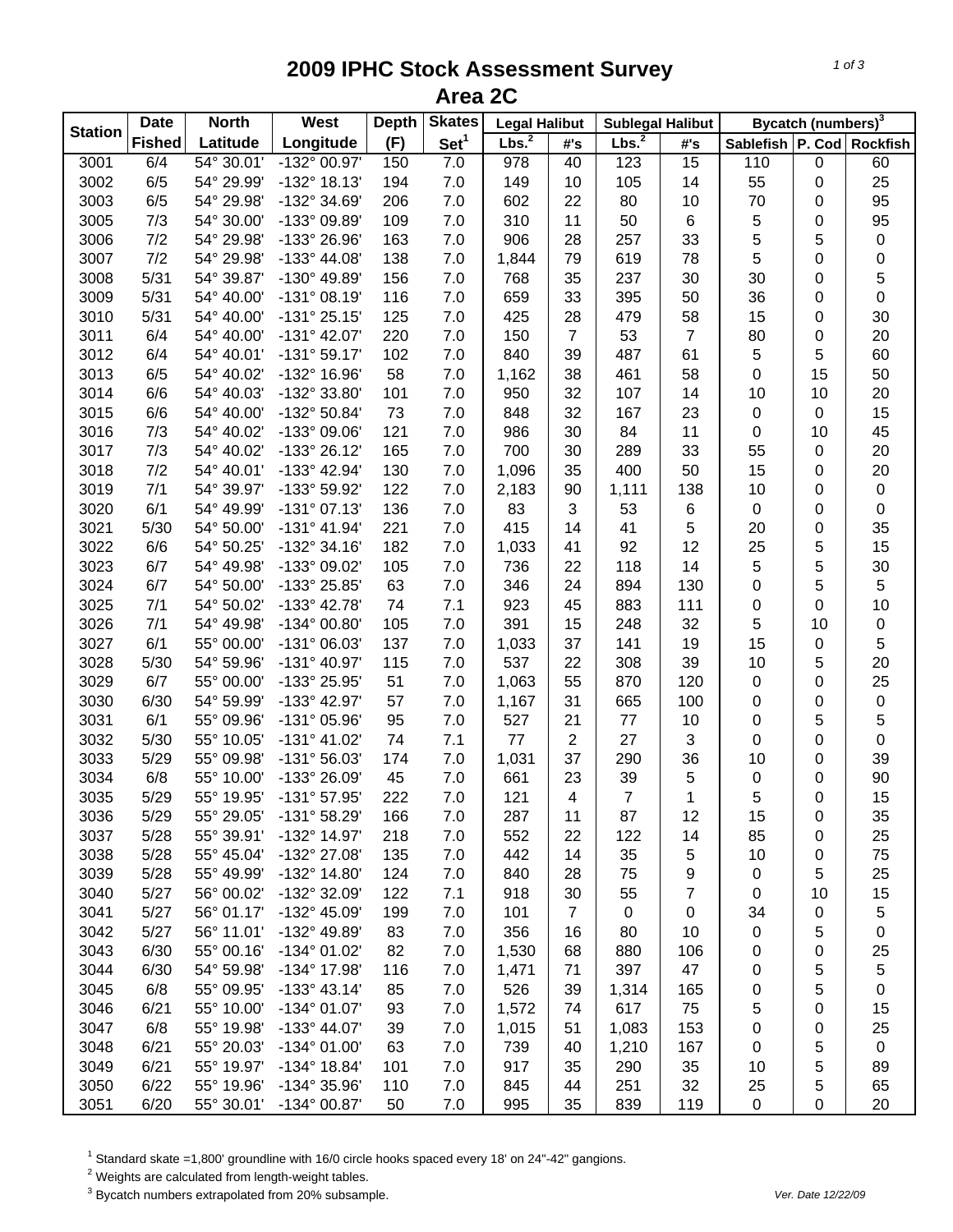## **2009 IPHC Stock Assessment Survey Area 2C**

|                | <b>Date</b>   | <b>North</b> | West                  | <b>Depth</b> | <b>Skates</b>    | <b>Legal Halibut</b> |     | <b>Sublegal Halibut</b> |                  | Bycatch (numbers) <sup>3</sup> |           |                           |  |
|----------------|---------------|--------------|-----------------------|--------------|------------------|----------------------|-----|-------------------------|------------------|--------------------------------|-----------|---------------------------|--|
| <b>Station</b> | <b>Fished</b> | Latitude     | Longitude             | (F)          | Set <sup>1</sup> | Lbs. <sup>2</sup>    | #'s | Lbs. <sup>2</sup>       | #'s              |                                |           | Sablefish P. Cod Rockfish |  |
| 3052           | 6/22          | 55° 29.99'   | $-134^{\circ}$ 19.16' | 90           | 7.0              | 266                  | 10  | 82                      | $\overline{9}$   | $\mathsf 0$                    | $\pmb{0}$ | $\overline{5}$            |  |
| 3053           | 6/22          | 55° 29.94'   | $-134^{\circ}37.16'$  | 110          | 7.0              | 1,121                | 49  | 213                     | 26               | 40                             | 10        | 5                         |  |
| 3054           | 6/29          | 55° 30.00'   | $-134^{\circ} 53.84'$ | 160          | 7.0              | 2,180                | 99  | 404                     | 48               | 15                             | 0         | 5                         |  |
| 3055           | 6/20          | 55° 40.05'   | $-134^{\circ}$ 01.27' | 107          | 7.0              | 655                  | 29  | 95                      | 13               | 10                             | 35        | 25                        |  |
| 3056           | 6/20          | 55° 40.00'   | $-134^{\circ}$ 19.17' | 114          | 7.0              | 507                  | 24  | 97                      | 13               | 10                             | $\pmb{0}$ | $\sqrt{5}$                |  |
| 3057           | 6/29          | 55° 39.97'   | -134° 36.80'          | 112          | 7.0              | 1,173                | 48  | 131                     | 16               | 5                              | 20        | $\pmb{0}$                 |  |
| 3058           | 6/29          | 55° 40.00'   | $-134^{\circ} 55.05'$ | 109          | 7.0              | 1,013                | 40  | 273                     | 38               | 25                             | 5         | 55                        |  |
| 3059           | 6/23          | 55° 49.94'   | -133° 26.20'          | 38           | 7.0              | 1,059                | 38  | 71                      | $\boldsymbol{9}$ | $\pmb{0}$                      | 5         | 15                        |  |
| 3060           | 6/23          | 55° 49.97'   | -133° 44.32'          | 67           | 7.0              | 685                  | 18  | 100                     | 12               | $\pmb{0}$                      | 0         | 100                       |  |
| 3061           | 6/9           | 55° 50.03'   | $-134^{\circ}$ 02.27' | 150          | 3.7              | 365                  | 17  | 46                      | 5                | 9                              | 5         | $\pmb{0}$                 |  |
| 3062           | 6/13          | 55° 50.04'   | -134° 37.20'          | 81           | 7.0              | 346                  | 11  | 119                     | 16               | 5                              | 0         | 79                        |  |
| 3063           | 6/13          | 55° 50.01'   | $-134^{\circ} 54.94'$ | 102          | 7.0              | 1,003                | 49  | 555                     | 71               | 0                              | 10        | $10$                      |  |
| 3064           | 6/14          | 55° 50.01'   | -135° 12.79'          | 129          | 7.0              | 2,227                | 99  | 620                     | 77               | 50                             | $\pmb{0}$ | 50                        |  |
| 3065           | 6/23          | 55° 54.95'   | -133° 34.83'          | 40           | 7.0              | 413                  | 15  | 8                       | 1                | $\pmb{0}$                      | 15        | 20                        |  |
| 3066           | 6/9           | 56° 00.00'   | $-134^{\circ}$ 01.91' | 61           | 7.0              | 1,019                | 36  | 500                     | 70               | 0                              | 25        | 5                         |  |
| 3067           | 6/9           | 56° 00.02'   | $-134^{\circ} 20.16'$ | 51           | 7.0              | 1,238                | 47  | 416                     | 61               | 0                              | 10        | 70                        |  |
| 3068           | 6/13          | 55° 59.98'   | -134° 37.88'          | 210          | 7.0              | 3,609                | 128 | 273                     | 33               | 164                            | 0         | 15                        |  |
| 3069           | 6/14          | 56° 00.02'   | $-134^{\circ} 55.01'$ | 195          | 7.0              | 1,034                | 29  | 59                      | $\overline{7}$   | 130                            | 0         | 105                       |  |
| 3070           | 6/14          | 56° 00.02'   | -135° 12.80'          | 202          | 7.1              | 482                  | 13  | 36                      | 5                | 66                             | 0         | 40                        |  |
| 3071           | 6/24          | 56° 10.11'   | -133° 44.39'          | 170          | 4.5              | 287                  | 11  | 53                      | $\,6$            | 17                             | 4         | 8                         |  |
| 3072           | 6/12          | 56° 10.04'   | -134° 20.04'          | 74           | 7.0              | 1,032                | 49  | 342                     | 44               | $\mathbf 0$                    | 5         | $\sqrt{5}$                |  |
| 3073           | 6/15          | 56° 10.00'   | $-134^{\circ}38.08'$  | 138          | 7.0              | 1,072                | 34  | 209                     | 27               | 45                             | 10        | 40                        |  |
| 3074           | 6/15          | 56° 10.01'   | $-134^{\circ}55.81'$  | 100          | 7.0              | 908                  | 43  | 530                     | 72               | 15                             | 5         | $\pmb{0}$                 |  |
| 3075           | 6/15          | 56° 09.99'   | -135° 13.93'          | 154          | 7.0              | 439                  | 18  | 73                      | 10               | 85                             | 0         | 15                        |  |
| 3076           | 6/24          | 56° 19.96'   | -133° 43.81'          | 101          | 5.3              | 344                  | 9   | 10                      | $\mathbf{1}$     | $\mathbf 0$                    | 8         | 12                        |  |
| 3077           | 6/12          | 56° 20.00'   | -134° 20.05'          | 87           | 7.1              | 616                  | 29  | 227                     | 30               | 15                             | 15        | 20                        |  |
| 3078           | 6/16          | 56° 20.00'   | $-134^{\circ} 56.08'$ | 58           | 7.0              | 1,188                | 35  | 332                     | 42               | $\pmb{0}$                      | 5         | 105                       |  |
| 3079           | 6/16          | 56° 19.99'   | -135° 13.83'          | 86           | 7.1              | 556                  | 23  | 382                     | 51               | $\pmb{0}$                      | 10        | 40                        |  |
| 3080           | 6/16          | 56° 20.00'   | -135° 32.00'          | 110          | 7.0              | 787                  | 31  | 360                     | 52               | 30                             | 5         | $\pmb{0}$                 |  |
| 3081           | 6/24          | 56° 28.99'   | $-133^{\circ}$ 44.27' | 53           | 7.0              | 768                  | 27  | 185                     | 23               | $\pmb{0}$                      | 20        | 5                         |  |
| 3082           | 6/12          | 56° 30.04'   | -134° 19.95'          | 76           | 7.1              | 842                  | 34  | 313                     | 42               | 5                              | $\pmb{0}$ | 30                        |  |
| 3083           | 7/13          | 56° 30.00'   | $-135^{\circ}$ 15.21' | 60           | 7.0              | 766                  | 34  | 343                     | 45               | 0                              | 5         | 15                        |  |
| 3084           | 7/13          | 56° 30.00'   | -135° 32.88'          | 86           | 7.0              | 724                  | 24  | 118                     | 15               | 0                              | 0         | 140                       |  |
| 3085           | 7/13          | 56° 39.83'   | -135° 15.01'          | 24           | 7.0              | 445                  | 13  | 8                       | 1                | 0                              | 0         | 35                        |  |
| 3086           | 7/12          | 56° 40.00'   | $-135^{\circ}$ 34.00  | 74           | 7.0              | 1,426                | 44  | 199                     | 25               | 0                              | 0         | 30                        |  |
| 3087           | 7/12          | 56° 40.00'   | -135° 52.27'          | 132          | 7.0              | 1,154                | 56  | 270                     | 30               | 35                             | 10        | 15                        |  |
| 3088           | 5/25          | 56° 50.00'   | -132° 49.73'          | 114          | 7.0              | 616                  | 21  | 51                      | 6                | $\mathbf 0$                    | 0         | $\mathbf 0$               |  |
| 3089           | 7/12          | 56° 50.00'   | -135° 51.85'          | 103          | 7.0              | 707                  | 35  | 131                     | 16               | 10                             | 5         | 45                        |  |
| 3090           | 5/25          | 56° 57.00'   | $-132^{\circ}58.16'$  | 75           | 7.0              | 990                  | 53  | 738                     | 102              | 5                              | 10        | 0                         |  |
| 3091           | 5/26          | 57° 00.01'   | -134° 21.02'          | 189          | 7.0              | 1,295                | 64  | 486                     | 62               | 250                            | 0         | $\pmb{0}$                 |  |
| 3092           | 7/11          | 57° 00.00'   | -136° 00.25'          | 56           | 7.0              | 550                  | 29  | 343                     | 44               | 0                              | 5         | 35                        |  |
| 3093           | 5/25          | 57° 03.00'   | -133° 05.16'          | 77           | 7.0              | 571                  | 19  | 135                     | 20               | 0                              | 0         | 0                         |  |
| 3094           | 5/26          | 57° 10.00'   | -133° 44.99'          | 181          | 7.0              | 871                  | 39  | 380                     | 51               | 110                            | 5         | 10                        |  |
| 3095           | 5/26          | 57° 10.00'   | -134° 03.26'          | 157          | 7.0              | 1,454                | 74  | 786                     | 102              | 110                            | 15        | 5                         |  |
| 3096           | 5/27          | 57° 09.87'   | -134° 39.89'          | 161          | 7.0              | 571                  | 14  | 56                      | $\overline{7}$   | 0                              | 0         | 30                        |  |
| 3097           | 7/11          | 57° 10.01'   | -135° 53.94'          | 39           | 7.0              | 600                  | 26  | 473                     | 66               | 0                              | 0         | 5                         |  |
| 3098           | 7/11          | 57° 09.55'   | -136° 11.87'          | 117          | 7.0              | 721                  | 37  | 97                      | 11               | 20                             | 10        | 5                         |  |
| 3099           | 5/28          | 57° 20.00'   | -133° 26.57'          | 80           | 7.0              | 335                  | 9   | 24                      | 3                | $\mathbf 0$                    | 5         | 5                         |  |
| 3100           | 5/28          | 57° 19.95'   | -133° 44.99'          | 194          | 7.0              | 980                  | 51  | 296                     | 39               | 165                            | 10        | 20                        |  |
| 3101           | 5/27          | 57° 19.91'   | -134° 36.12'          | 177          | $7.0$            | 445                  | 22  | 208                     | 27               | 20                             | $\pmb{0}$ | 55                        |  |

 $^1$  Standard skate =1,800' groundline with 16/0 circle hooks spaced every 18' on 24"-42" gangions.<br><sup>2</sup> Weights are calculated from length-weight tables.

3 Bycatch numbers extrapolated from 20% subsample. *Ver. Date 12/22/09*